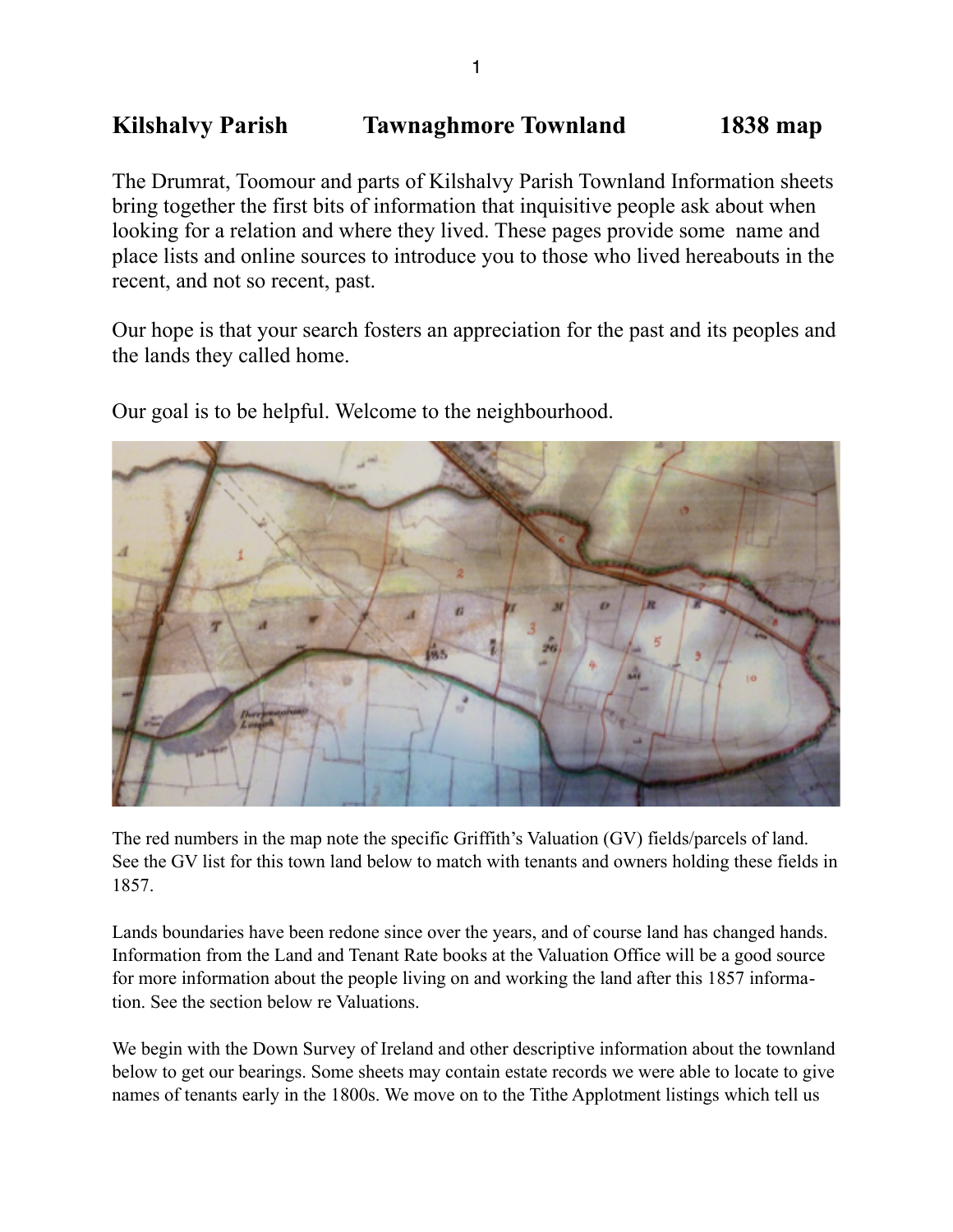the heads of families in the town land in 1833. The Census records of 1901 and 1911 tell us who was in the houses in the townland on Census night. By visiting and searching other web sites, URL addresses provided, you may be able to track people via church records and civil records of births, marriages and deaths. Hint: The more information you have before searching, the better.

# **The Down Survey of Ireland**

Taken in the years 1656-1658, the Down Survey of Ireland is the first ever detailed land survey on a national scale anywhere in the world. The survey sought to measure all the land to be forfeited by the Catholic Irish in order to facilitate its redistribution to Merchant Adventurers and English soldiers. For more information and to view the maps, go to <http://downsurvey.tcd.ie/index.html>and explore the site.

## **Townland of TAWNAGHMORE**

**Down Survey Name:** Tawnaghmore & Coolefadda **1641 Owner(s):** [Hurley, Owen \(Catholic\);](http://downsurvey.tcd.ie/landowners.php#l1=Hurley,%20Owen) [O'Hugh \(Catholic\)](http://downsurvey.tcd.ie/landowners.php#l1=O); O'Owen (Catholic) **1670 Owner(s):** [Taaffe, Theobald earl of Carlingford \(Catholic\)](http://downsurvey.tcd.ie/landowners.php#l4=Taaffe,%20Theobald%20earl%20of%20Carlingford) **County:** Sligo **Barony:** Corran **Parish:** Killoshally **Profitable land:** 143 plantation acres **Forfeited:** 143 plantation acres **1659 Census Total:** 7 **English:** 7

# **The Ordnance Survey Name Book John O'Donovan 1836**

John O'Donovan (1806-1861) led the Ordnance Survey project collecting information about the topography of Ireland. The work was carried out by sundry surveyors visiting every parish in Ireland. O'Donovan wrote the place name reports based on the data the surveyors collected.

For more information: http://www.askaboutireland.ie/reading-room/history-heritage/irish-genealogy/what-is-griffiths-valuati/

**Taunaghmore** Tamnac mor. Great field.

Situated on the E. Side of the old road from Ballymote to Gurteen, in the E. corner of the parish two miles N.E. of the latter village. It is bounded on the N. by Toomower [sic] Parish and Cullined; on the W. by Coloonena; on the S. by Derrynagraugh and on the E. by Kilfree and Drumrat Parishes.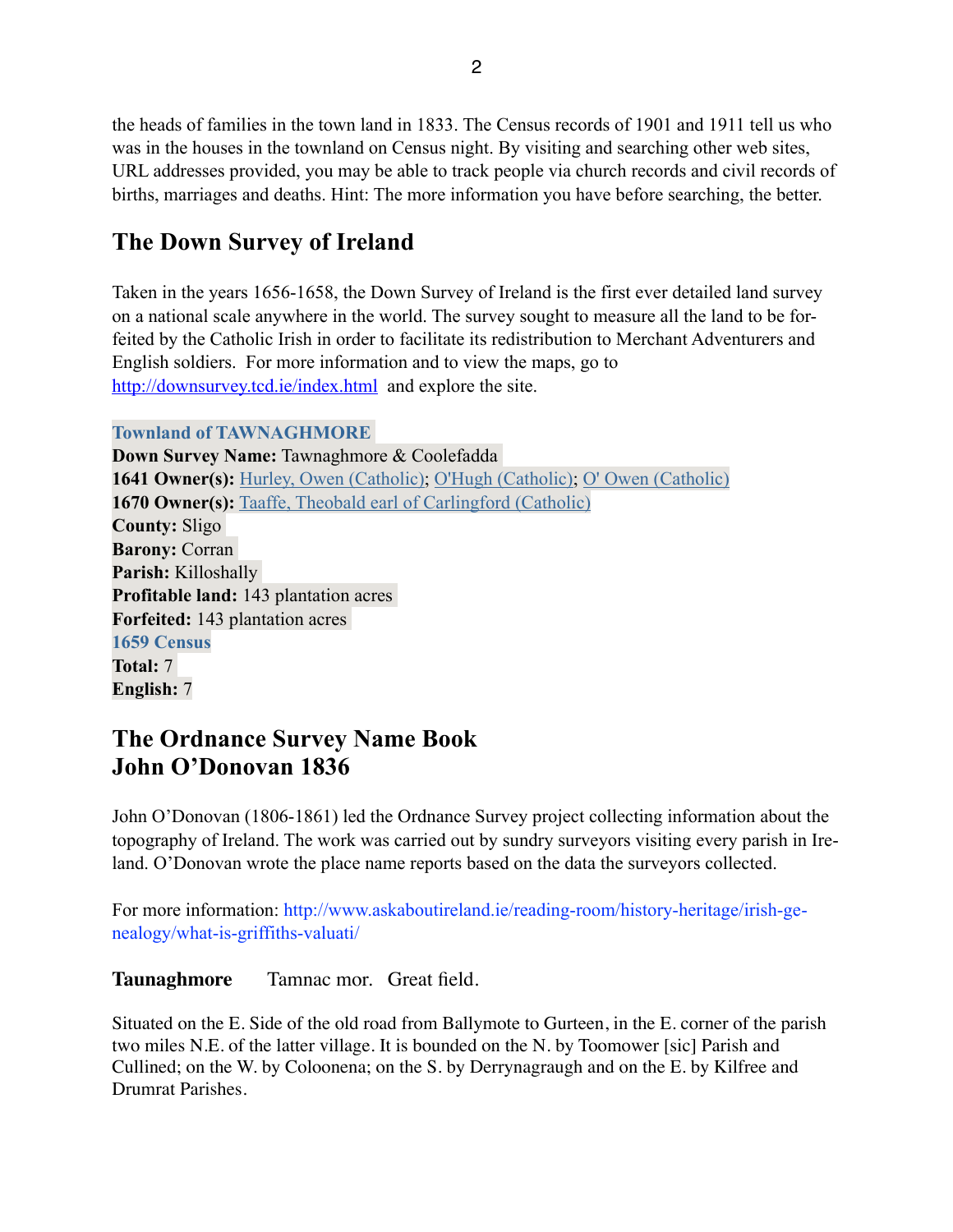This downland contains 185 acres of which 166 are cultivated, 5 of uncultivated rough pasture 12 [?] of bog and 2 of water. The proprietor, Sir R.B. Gore has it let to the tenantry at 1 pound per acre yearly rent. County Cess amounts generally to 2/4d per acre. The soil is light intermixed with boulder of lime and sandstone and the general produce are oats, flax and potatoes, but at present there is a good deal of the land under stock. There are no farm houses, nor any other remarkable objects of any kind.

# **Townland Place names**

Tawnagh, Tawnaghmore / **Na Tamhnacha; An Tamhnach Mhor (147, 185** — 39; 39, 44) ? Tullaghmore, *CPR* 331B (1617), Tawnaghmore, *Str* 168, Tawmaghmore, *DS*, Thawnaghmore, *Cen*., Tawnamore, *HD*; Tamnaghmore, *Co. Map/OSNB*, tamnachaidh, 'mountain fields', tamhnach mor, *OSBN* 

This information from **"The Placenames of Corran,"** by Nollaig O Muraile, given in a lecture at the 2008 Ballymote Heritage Weekend.

**Sources cited: Tax.**: Ecclesiastical Taxation, 1306; **F:** Fiants of Tudor Sovereigns (searched selectively); **CPR:** Calendar of Patent Rolls of James I; **Str:** Strafford's Inquisition, 1635 (from Wood-Martin's *Sligo*); **DS:** Down Survey, c 1655 (most citations taken from OSNB); **Cen.:** 'Census' of Ireland, c. 1659; **HMR:** Hearth Money Roll for Co. Sligo, 1665 (ed. MacLysaght); **HD:** Hiberniae Delineatio (al. Petty's Atlas), publ. 1685 (but engraved c 1663); **OSBN**: Ordnance Survey Parish Namebooks, 1837 (consulted - especially for evidence of Irish forms collected from native speakers of the language).

## **Population, landowners and tenants**

Population figures for the townland in 1841-1901

| 1841 | 1851 | 1861 | 1871 | 1881 | 1901 |
|------|------|------|------|------|------|
| -40  | 44   | -54  | 39   | 47   | 40   |

# **SLIGO TITHE APPLOTMENT BOOK Parish listings**

Below are the names of heads of families in the Toomour and Drumbeat parishes in 1833.

The Tithe Applotment Books are records compiled between 1823 and 1837 to determine the amount which occupiers of agricultural holdings over one acre should pay in tithes to the Church of Ireland. We recommend a visit to the sites below for more information.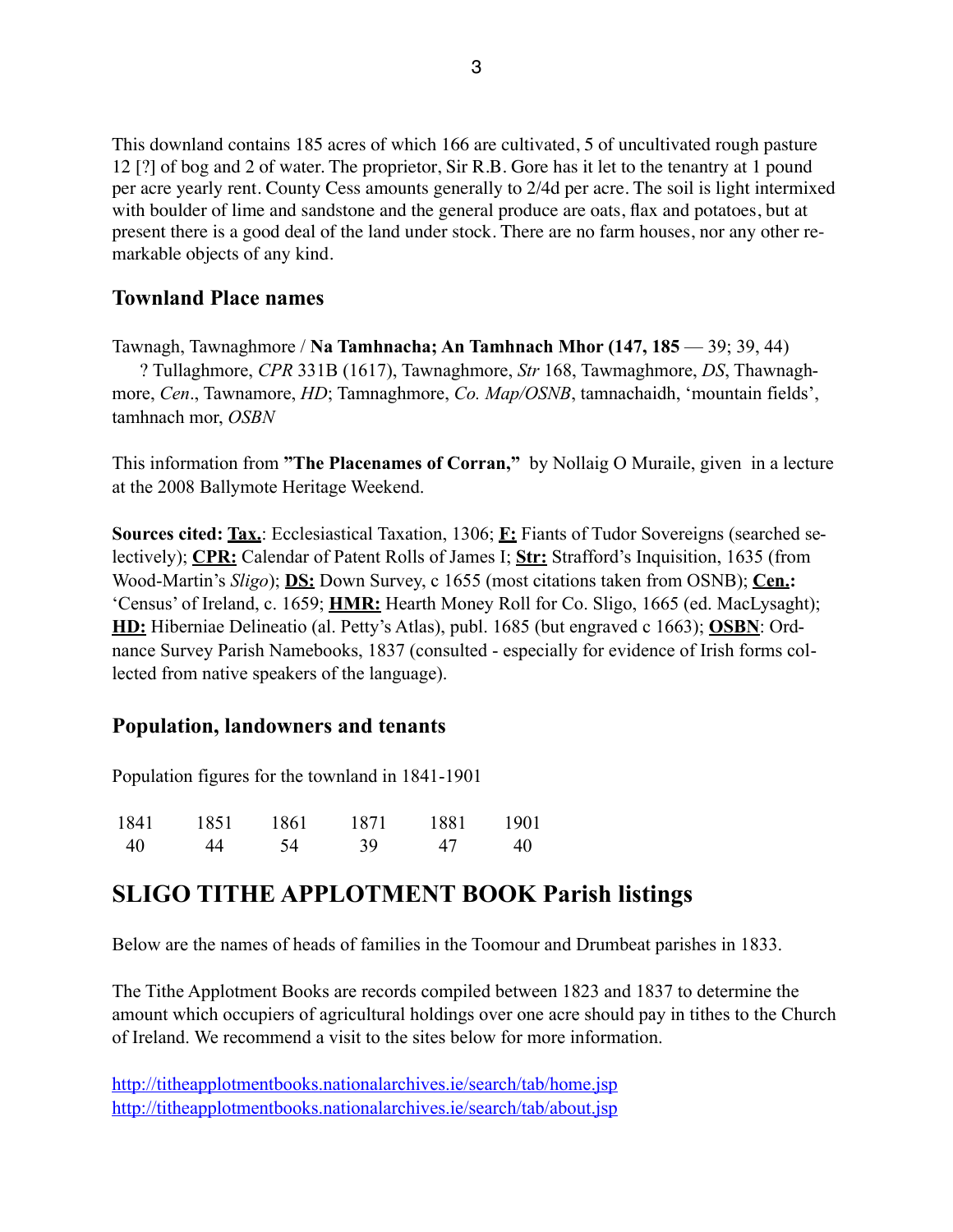<http://titheapplotmentbooks.nationalarchives.ie/search/tab/aboutmore.jsp>

80 Tavnagh more [Tawnaghmore] James Knott, Esq.

**NOTE:** *Knott is the only person listed in the Tithe book at this time. In a town land close by named in Tunnagh [Tunnagh], there are 3 Higgins: Charles, James and Thomas Higgins.* 

More information may be found at the National Archives Genealogy Website. Access the Census [Records for 1901 and 1911 and many other informative sites at http://www.genealogy.nation](http://www.genealogy.nationalarchives.ie)alarchives.ie

## **Parish Online Resources**

Diocese of Achonry | County of Sligo Variant forms of parish name: Keash [includes townlands] in Drumrat and Toomour]

This website contains images from the National Library of Ireland's collection of Catholic parish register microfilms. The registers contain records of baptisms and marriages from the majority of Catholic parishes in Ireland and Northern Ireland up to 1880. Go to<http://registers.nli.ie/about> These are incomplete but you may be surprised!

[Other online resources for other denominations may be found at https://www.familysearch.org/wiki/en/](https://www.familysearch.org/wiki/en/County_Sligo,_Ireland_Genealogy#Church_Records) County\_Sligo,\_Ireland\_Genealogy#Church\_Records

# **Griffith's Valuation 1858**

County of Sligo, Barony of Corran, Union of Boyle

Griffith's Valuation is the name given to the Primary Valuation of Ireland, a property tax survey carried out in the mid-nineteenth century. The survey involved the detailed valuation of every taxable piece of property and published county-by-county between 1847 and 1864.

The information with tenant and owner names for this town land is below. You can see the rest by going to the page on the GV site.

#### Explore Griffith's Valuation online at these sites:

<http://www.askaboutireland.ie/griffith-valuation/index.xml>

<http://www.askaboutireland.ie/reading-room/history-heritage/irish-genealogy/>

[http://www.askaboutireland.ie/reading-room/history-heritage/irish-genealogy/what-is-griffiths](http://www.askaboutireland.ie/reading-room/history-heritage/irish-genealogy/what-is-griffiths-valuati/)valuati/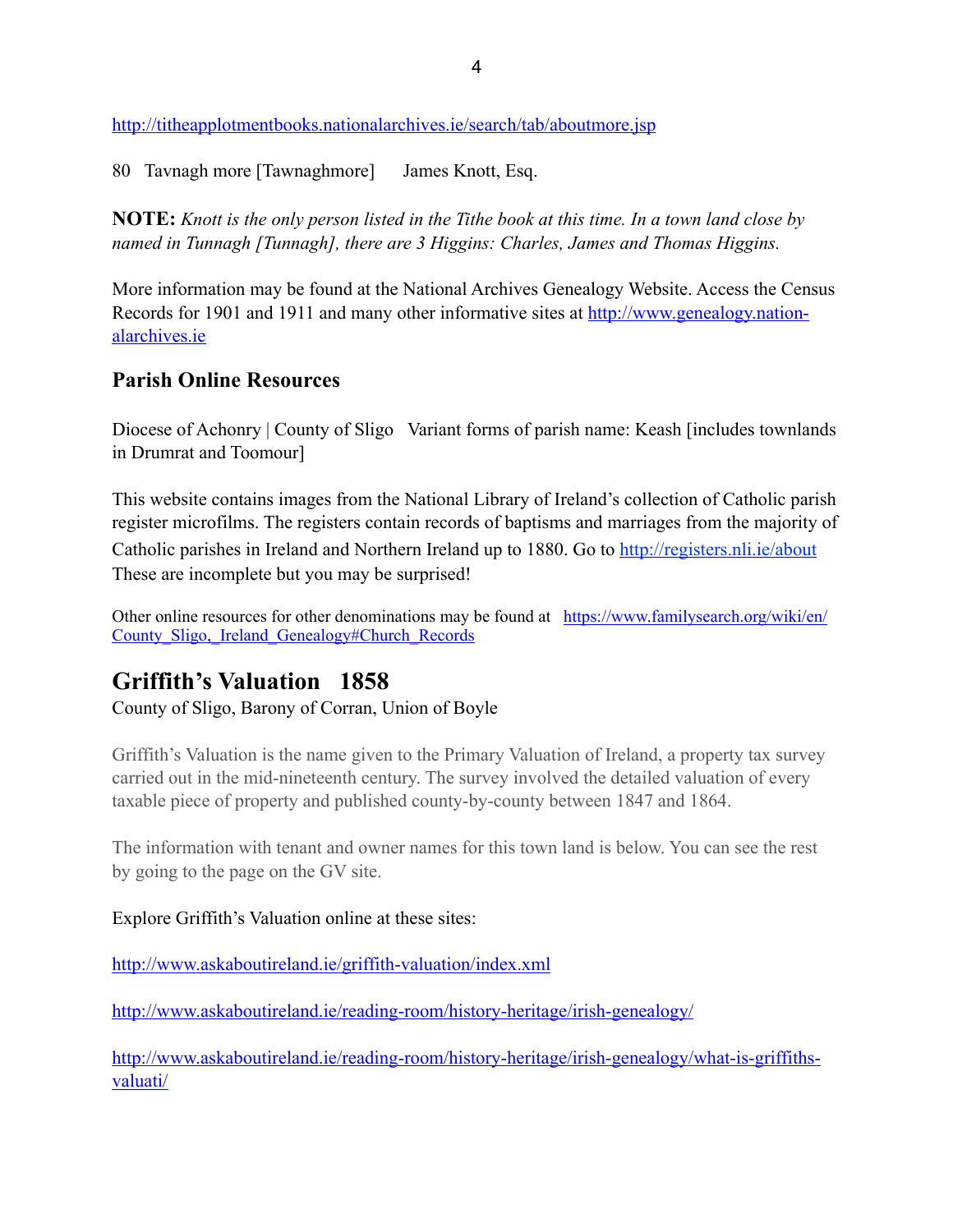Looking for more about properties? See the Valuation's Office web site at http://www.valoff.ie/en/Archives Genealogy Public Office/

Follow the links. Some material is online, other information is digitized at their office to view.

### **Tawnaghmore TL** Page 53 (*Ord. S. 44 & 39*)

|                |    | Tenant            | Owner)                  | Holding<br>Land, house, offices or land |
|----------------|----|-------------------|-------------------------|-----------------------------------------|
| 1              |    | a Dominick Dolan  | Sir Robt. G. Booth, Bt. | Land, house and offices                 |
| $\overline{2}$ |    | a Michael Higgins | Same                    | Land, house and offices                 |
| 3              |    | {a Dominick Dyer  | Same                    | Land and house                          |
|                | {b | John Dyer         | Same                    | Land and house                          |
| 4              | a. | Catherine Shannon | Same                    | Land, house and offices                 |
| 5              |    | a Peter Redigan   | Same                    | Land, house and offices                 |
| 6              |    | James Nott        | Same                    | Land                                    |
| 7              |    | Michael Scanlan   | James Nott              | Land                                    |
| 8              |    | Thomas Higgins    | Same                    | Land                                    |
| 9              |    | a Martin Rush     | Sir Robt. G. Booth, Bt. | Land and house                          |
| 10             |    | a Peter Higgins   | Same                    | Land, house and offices                 |
| 11             |    |                   |                         | Water of Derrynagrang Lough             |

# **Census of Ireland**

Census pages may be accessed through The National Archives of Ireland.

This is the home page: <http://www.census.nationalarchives.ie>

We recommend reading the information available to become familiar with the records. We only provide names, ages and the briefest of other information. The Census pages has more about individuals and families and their houses and land.

## **Ireland Census 1901 Co. Sligo Tawnaghmore TL, Kilshalvy Parish, Boyle Poor Law Union, DED Kilshalvy**

Occupants and houses (private dwellings/buildings). Ages as given in Census.

|       | <b>House 1</b> Stone Thatched roof 2 rooms Four outbuildings          |  |  |  |
|-------|-----------------------------------------------------------------------|--|--|--|
| Dolan | Patrick 70 Head of family Farmer Single<br>Catherine 60 Sister Single |  |  |  |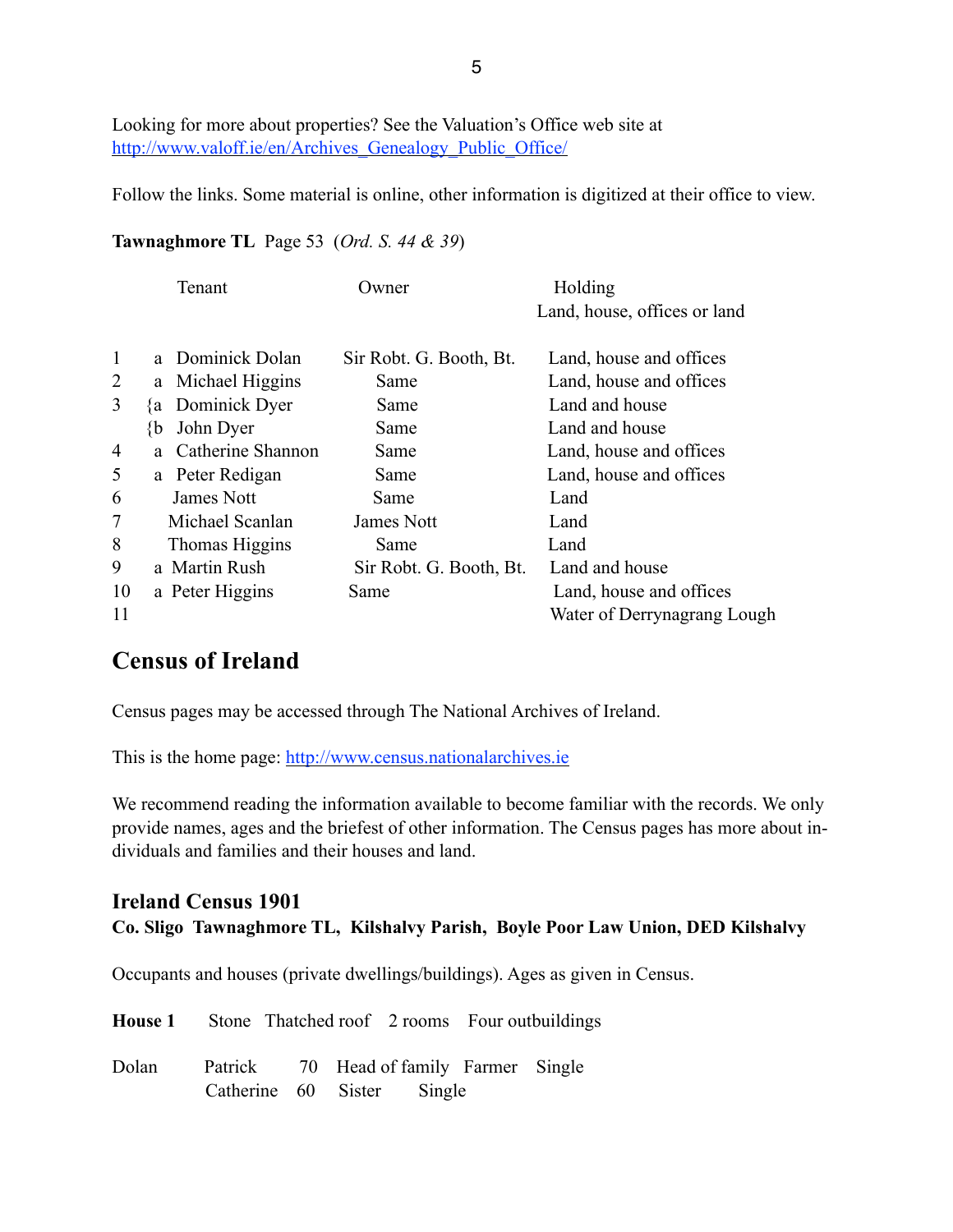| <b>House 2</b> |                                                                                |                                                      |                                                                  |                                                                                 |                             | Stone Slate roof 3 rooms Seven outbuildings |
|----------------|--------------------------------------------------------------------------------|------------------------------------------------------|------------------------------------------------------------------|---------------------------------------------------------------------------------|-----------------------------|---------------------------------------------|
| Higgins        | John<br>Kate E<br>Michael J 1                                                  | 35<br>32<br>Michael 81 Father<br>Catherine 71 Mother | Wife<br>Son                                                      | Head of family<br>Married<br>$\zeta$ $\zeta$                                    | Farmer                      |                                             |
| House 3        | Stone                                                                          |                                                      |                                                                  |                                                                                 |                             | Thatched roof 2 rooms Two outbuildings      |
| Shannon        | James<br>Mary<br>Kate<br>Patrick<br>Owen<br>Thomas<br>Mary<br>Ellen            | George Joseph 7 Son                                  | 59<br>49<br>26<br>24<br>22<br>20<br>18<br>11                     | Head of family<br>Wife<br>Daughter<br>Son<br>Son<br>Son<br>Daughter<br>Daughter | Farm labourer<br>$\epsilon$ | Farmer<br>All children not married          |
| House 4        | Stone                                                                          |                                                      |                                                                  | Thatched roof 2 rooms                                                           |                             | Two outbuildings                            |
| Higgins        | Patrick<br>Mary<br>Peter<br>Bridget 24<br>Patrick                              | 70<br>60<br>30<br>22                                 | Wife<br>Son<br>Daughter<br>Son                                   | Head of family Farmer                                                           |                             | All listed as scholars and not married      |
| House 5        | Stone                                                                          |                                                      |                                                                  | Thatched roof 2 rooms Two outbuildings                                          |                             |                                             |
| Redican        | Thomas<br>Kate<br>Kate<br>Peter<br>James<br>Thomas<br><b>Bridget</b><br>Joseph | 53<br>43<br>19<br>18<br>16<br>14<br>12<br>10         | Head<br>Wife<br>Daughter<br>Son<br>Son<br>Son<br>Daughter<br>Son | Farmer<br>Labourer<br>$\zeta$ $\zeta$                                           |                             |                                             |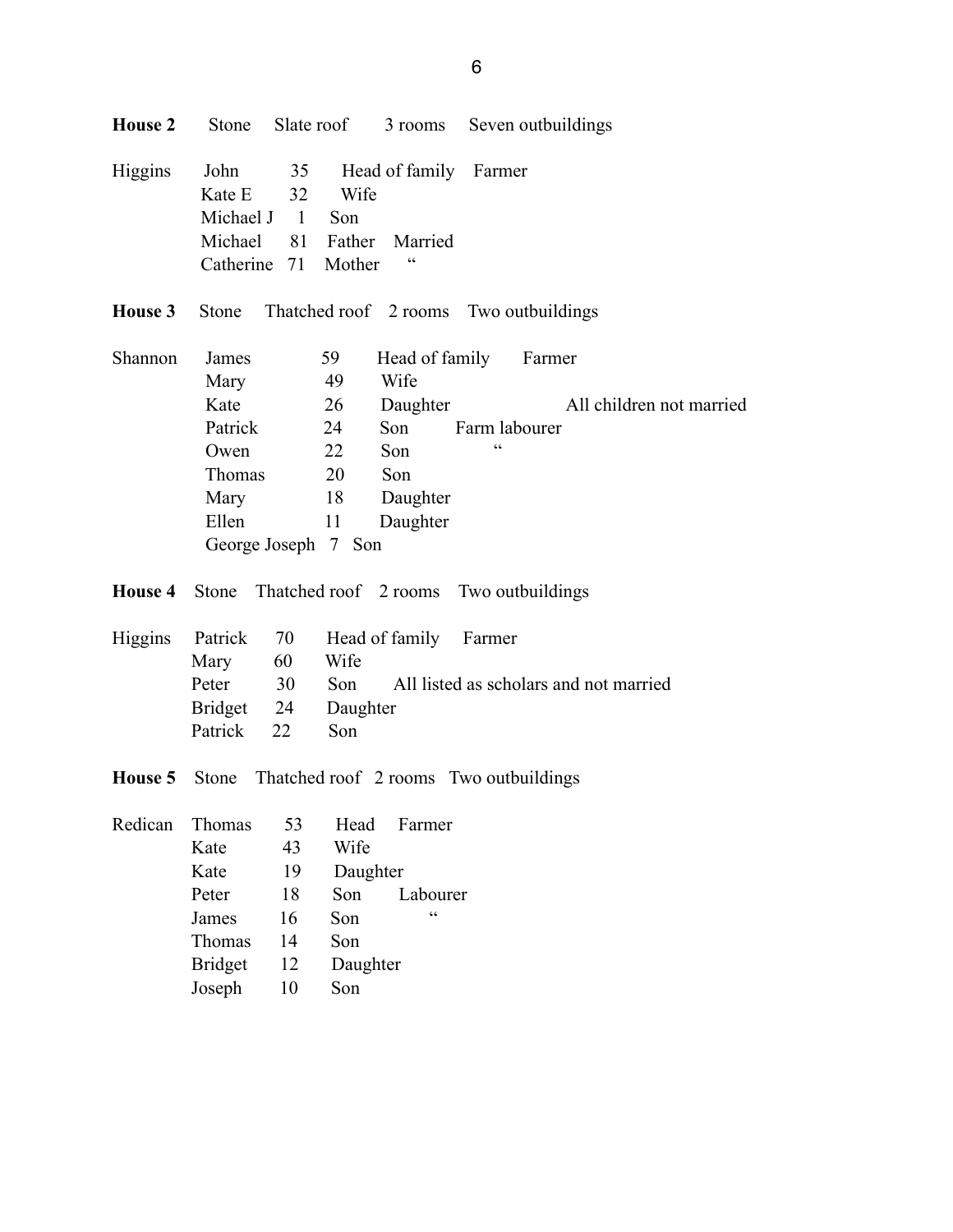| Alcock  | Richard        | 46             | Head of family Farmer Both he and wife born Co. Sligo |
|---------|----------------|----------------|-------------------------------------------------------|
|         | Margaret       | 44             | Wife                                                  |
|         | Richard        | 21             | Son Not married Born in England                       |
|         | <b>Bridget</b> | 19             | Daughter Not married Born in England                  |
|         | Mary A         | 17             | $\epsilon$<br>Daughter<br>All rest born in Co. Sligo  |
|         | Patrick        | 14             | Son.                                                  |
|         | Annie J        | 12             | Daughter                                              |
|         | Hanoria        | 10             | Daughter                                              |
|         | Teresa         | $\overline{2}$ | Daughter                                              |
|         |                |                |                                                       |
| House 7 |                |                | Stone Thatched roof 1 room One outbuilding            |
| Conlon  | John           | 53             | Head of family Farmer                                 |
|         | Mary           | 50             | Wife<br>Dressmaker                                    |

**House 6** Stone Slate roof 2 rooms Three outbuildings

# **Ireland Census 1911 Co. Sligo Tawnaghmore TL, Kilshalvy Parish, Boyle Poor Law Union, DED Kilshalvy**

Occupants and houses (private dwellings/buildings). Ages as given in Census.

|               |                         |    |                        |                                                                                 |                  | <b>House 1</b> Stone Thatched roof 3 rooms 2 outbuildings Matthew Murphy is the land holder. |
|---------------|-------------------------|----|------------------------|---------------------------------------------------------------------------------|------------------|----------------------------------------------------------------------------------------------|
| Murphy        | Annie                   |    |                        | Matthew 40 Head of family Farm Labourer<br>50 Wife Married 12 yrs. No children. |                  |                                                                                              |
|               |                         |    |                        |                                                                                 |                  | <b>House 2</b> Stone Thatched roof 2 rooms Three outbuildings Patt Conlon is the landholder. |
| Conlon        | Patt<br>Thomas<br>Katie |    | 48 Brother<br>22 Niece | 52 Head of family Farmer<br>Single<br>Farm labourer                             | Single<br>Single |                                                                                              |
|               |                         |    |                        |                                                                                 |                  | <b>House 3</b> Stone Thatched roof 2 rooms 3 outbuildings. James Shannon is the landholder.  |
| Shannon James |                         | 73 |                        | Head of family Widower Farmer'                                                  |                  |                                                                                              |
|               |                         |    |                        |                                                                                 |                  | Was married 40 years, 7 children born live and 7 still living.                               |
|               | Patrick                 | 36 | Son                    | All farmworkers, all single                                                     |                  |                                                                                              |
|               | Owen                    | 32 | Son                    |                                                                                 |                  |                                                                                              |
|               | <b>Thomas</b>           | 30 | Son                    |                                                                                 |                  |                                                                                              |
|               | Mary 26 Daughter        |    |                        |                                                                                 |                  |                                                                                              |
|               | Gorge                   | 17 | Son                    |                                                                                 |                  |                                                                                              |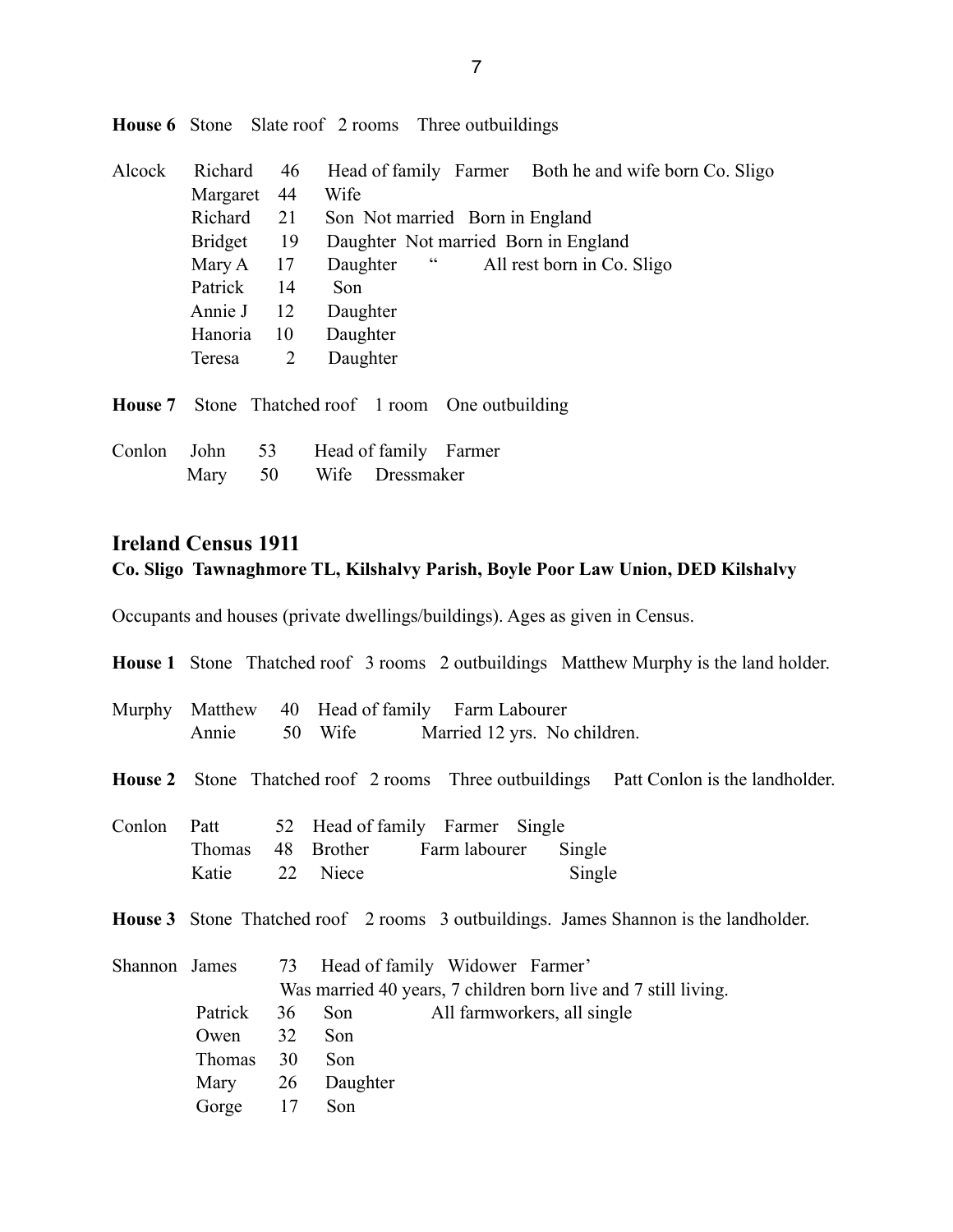| House 4 | Stone Thatched roof 2 rooms 4 outbuildings Thomas Redican is the landholder.                                                                                                                                                                                                                                   |
|---------|----------------------------------------------------------------------------------------------------------------------------------------------------------------------------------------------------------------------------------------------------------------------------------------------------------------|
| Redican | Thomas<br>73<br>Head of family<br>Farmer<br>Married 25 yrs with 9 living children born and 8 living still<br>Catherine<br>68<br>Wife<br>28<br>Son<br>Single<br>Peter<br>Thomas<br>23<br>Son<br>Single<br>Blacksmith<br><b>Bridget</b><br>21<br>Daughter Single<br>20<br>Joseph<br>Son<br>Single                |
| House 5 | Stone Thatched roof 2 rooms 4 outbuilding Peter Higgins is the landholder.                                                                                                                                                                                                                                     |
| Higgins | 42<br>Head of family Farmer Widower<br>Peter<br>Married 1 year with 1 child born live and 1 still living<br>Patrick<br>30<br>Brother Labourer in gas works Single<br>Housekeeper<br>Mother<br>Mary<br>75<br>Widow                                                                                              |
| House 6 | Stone Thatched roof 2 rooms 5 Outbuildings Richard Alcock is the landholder.                                                                                                                                                                                                                                   |
| Alcock  | Richard<br>68<br>Head of family Farmer<br>67<br>Wife<br>Married 42 yrs with 10 children born live and 10 still living.<br>Margaret<br>Richard<br>31<br>Single<br>Son<br><b>Bridget</b><br>28<br>Daughter Single<br>$\zeta$ $\zeta$<br>17<br>Daughter<br>Teresa<br>$\zeta\,\zeta$<br>Daughter<br>Katie Agnes 11 |
| House 7 | Stone Thatched roof 2 rooms 1 outbuilding Margaret Scanlon is the landholder.                                                                                                                                                                                                                                  |
| Conlon  | 70<br>Head of family Farm labourer<br>Widower<br>John                                                                                                                                                                                                                                                          |
| House 8 | Stone Thatched roof 3 rooms 7 outbuildings<br>John Higgins is the landholder.                                                                                                                                                                                                                                  |
| Higgins | John<br>head of family Farmer<br>46<br>Kate Elizah<br>44<br>Wife<br>Married 12 yrs with 5 children born live and 4 still living.<br>Son<br>Michael James<br>11<br>Francis Peter<br>Son<br>9<br>Daughter<br>Mary Alice<br>7<br>John Andrew<br>Son<br>4                                                          |

8